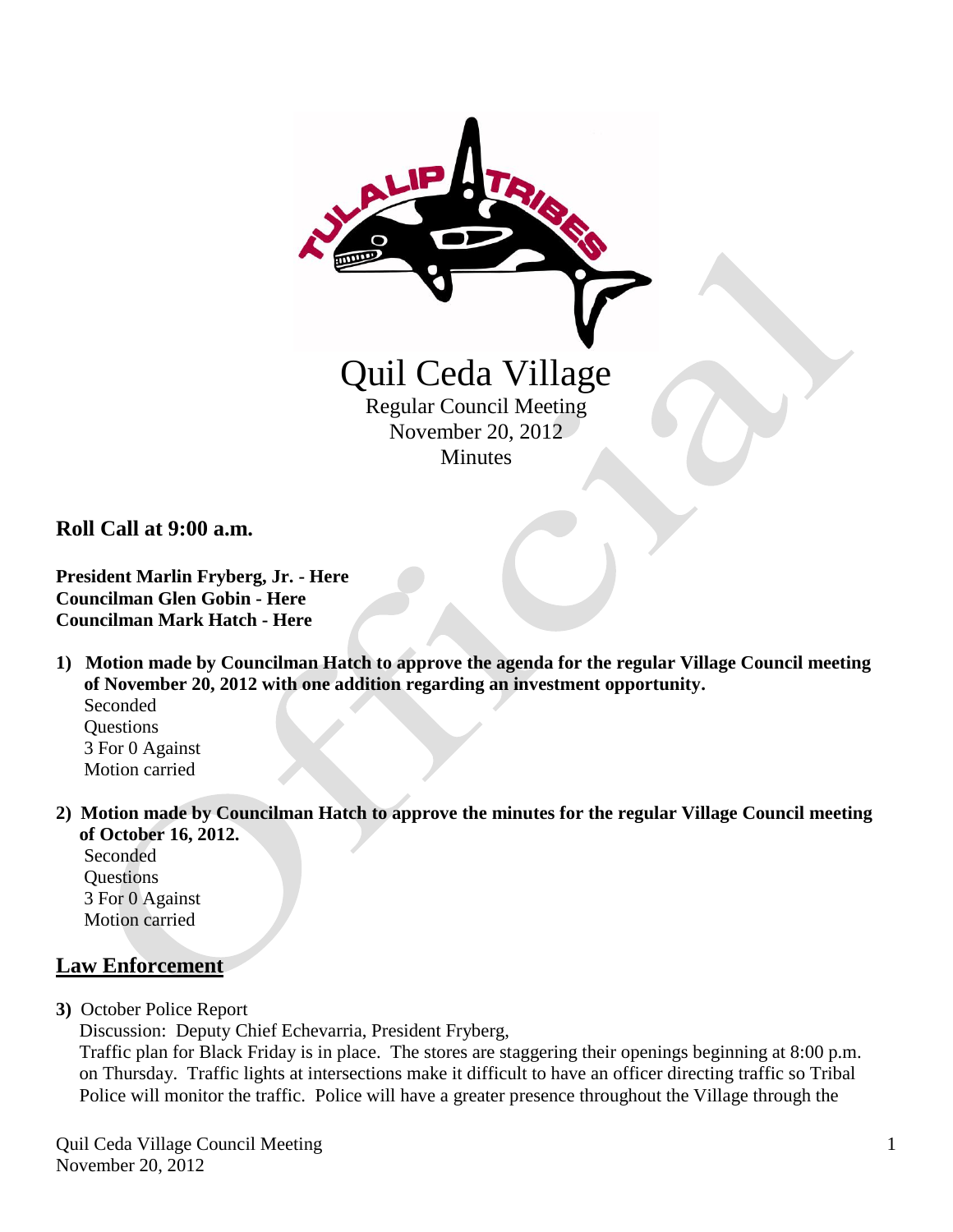Holidays.

# **Finance**

**4)** October Month End Budget Reports

Discussion: Sarah Johnson

 Broadband is increasing revenue due to changes it has made and services it is able to provide its customers. Regular budgets are trending to come in under budget at year end but a couple of departments still have big projects they are finishing.

#### **5) Motion made to approve Resolution No. 2012-018 approving the 2013 Quil Ceda Village Operating budget in the amount of \$21,598,317.**

 Discussion: Sarah Johnson, Steve Gobin, Chuck James; Councilman Gobin, Jacob Setterberg The Village has cut almost all budgets to make up for the shortfall in the enterprises due to the State Initiative impacts. All open positions will not be filled for 2013. Economic Development will be based on tenant requests and costs associated with that tenant. Staff will be working on new business plans for the enterprises. Websites are being developed and expanded to market the Village and all it has Seconded

**Ouestions**  3 For 0 Against Motion carried

# **General Manager**

- **6)** Contracts None
- **7)** Out of State Travel Report

## **Maintenance**

**8) Motion made by Councilman Gobin to approve Resolution No. 2012-019 authorizing payment to Stripe Rite for completion of striping throughout the network of roads within QCV for an amount not to exceed \$60,000 from 2012 R& Maintenance & Economic Development budgets.**

Discussion: Curtis Taylor, Debbie Bray, Glen Gobin, Councilman Hatch, Don Hatch This went out to competitive bid but once it started it was a little more labor intensive than planned so the cost was higher than the GM's signing authority. The contractor does have to come back and finish a couple of spots so an additional invoice will come in. Council would like to see what it would cost to do striping internally within all entities.

Seconded

Questions: Please remove the internal account numbers from the Resolution.

 3 For 0 Against Motion carried

# **Economic Development**

**9)** Speed Zones within the Village

Quil Ceda Village Council Meeting November 20, 2012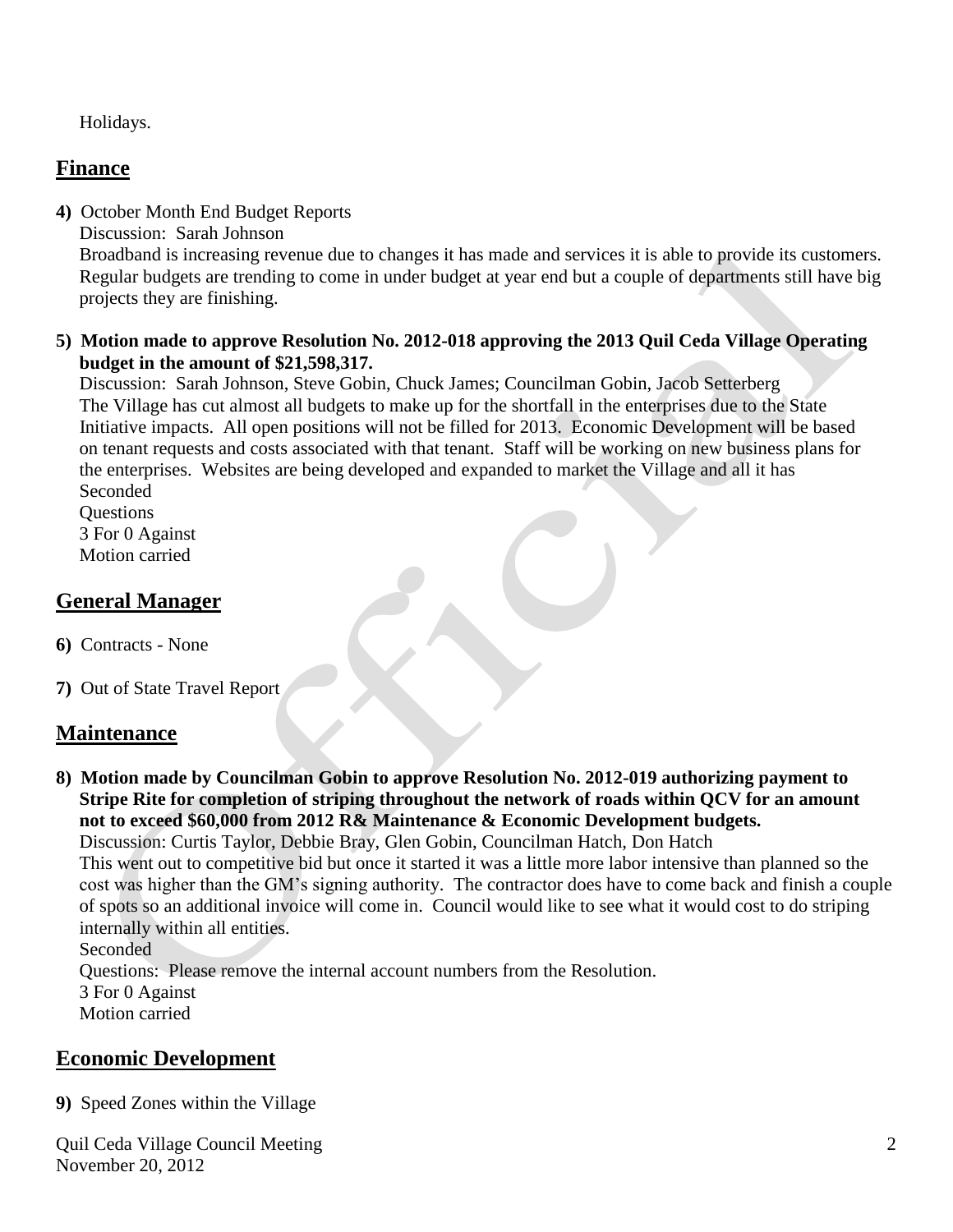Discussion: Debbie Bray;

Staff has done a study on the speed on  $34<sup>th</sup>$  Avenue. The traffic is currently traveling at 30 MPH. Staff is recommending changing the speed limit from 35 to 30 MPH on 34<sup>th</sup> Avenue only. Staff would also like to post mobile devices that will alert driver's to their speed. Staff will bring back a resolution in December.

#### 10) Going Green

 Discussion: Fred McDonald, Cal Taylor, Councilman Hatch, Steve Gobin, Councilman Gobin, Don Hatch, President Fryberg,

 Staff attended a meeting on recycling plastic water bottles. They are looking for investors to help put the business together. Tribes would be given preference in government contracting. The Stillaguamish Tribe staff has been working with this company and will be taking a proposal to their Council to invest up to \$5 million. The company has assets but they have not become profitable yet. They have a business plan and should be profitable within 4-5 years. The ROI could be between 17-60%. The company will be holding a tour of their facilities. Waste Management is one of the major investors. Council has questions. The company would meet with Executive Staff and Council to provide more information. This is a big investment request and more information is needed. Why are they asking Tribes to join? Is there an advantage such as 8-A contracting?

## **Tulalip Data Services**

**11) Motion made by Councilman Gobin to approve Resolution No. 2012-020 authorizing TDS to carryover \$89,680 of its 2012 budget to 2013 in order to continue and complete the Tribal Tidelands project in cooperation with the National Oceanic and Atmospheric Administration.** Seconded

**Ouestions**  3 For 0 Against Motion carried

**12) Motion made by Councilman to approve Resolution No. 2012-021 authorizing TDS to carryover \$48,480 of its 2012 budget to 2013 in order to**

 **complete the Elevation Benchmark project in cooperation with WSDOT.**

 Seconded **Ouestions**  3 For 0 Against Motion carried

#### **Closed Session**

**13)** CLEC Presentation and Business Plan

#### **Open Session**

**14) Motion made by Councilman Gobin to approve Resolution No. 2012-022 authorizing TDS to purchase the Metaswitch Telecommunications System as presented for an amount not to exceed \$401,068 with funding to come from the TDS authorized 2012 budget.** Discussion: Travis Hill, Councilman Hatch, Councilman Gobin